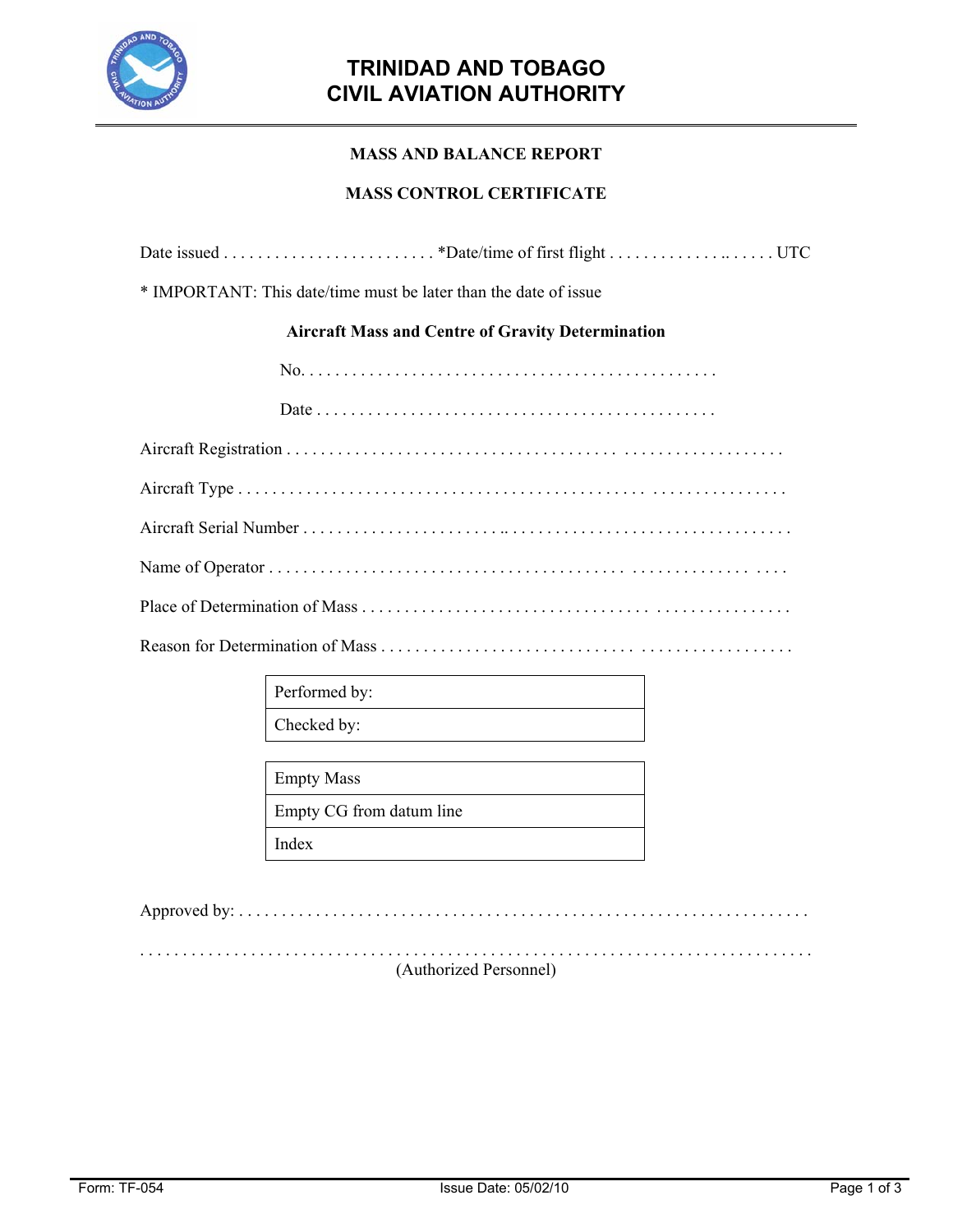

## **TRINIDAD AND TOBAGO CIVIL AVIATION AUTHORITY**

### **MASS CONTROL CALCULATION**

#### **Empty mass lever arms**

Aircraft type . . . . . . . . . . . . . . . . . . . . . . . . . . . . . . . . . . . . . . . . . . . . . . . . . . . . . . . . . . . . . . . . . . . .

Registration . . . . . . . . . . . . . . . . . . . . . . . . . . . . . . . . . . . . . . . . . . . . . . . . . . . . . . . . . . . . . . . . . . . .

| Reaction (wheel, jack,<br>point, etc.) | Average scale<br>reading (kg) | <b>ARM</b><br>(cm) | Moment<br>$(cm - kg)$ |
|----------------------------------------|-------------------------------|--------------------|-----------------------|
| Left main gear                         |                               |                    |                       |
| Right main gear                        |                               |                    |                       |
| Sub-total                              |                               |                    |                       |
| Nose/tail gear                         |                               |                    |                       |
| Total (as measured)                    |                               |                    |                       |

Items included in empty mass:

Remarks: